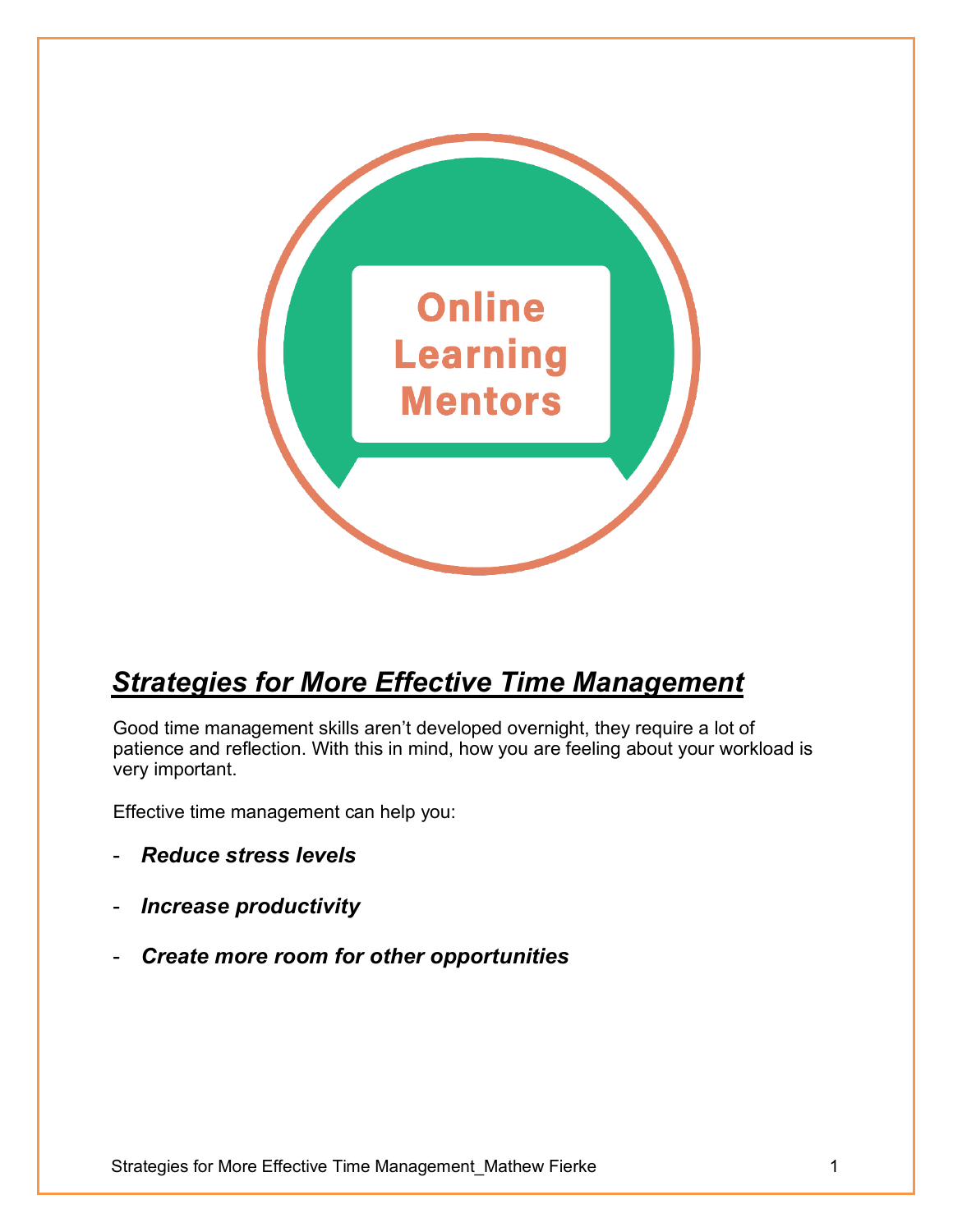### *How to get started*

Try asking yourself these 4 questions:

- 1. How much time do I normally spend on assignments?
- 2. What tools or skills do I currently use to manage my time?
- 3. In what ways have my current methods benefitted me?
- 4. Where are some areas for improvement?

#### *Long term and Short term goals*

One important and simple thing you can do is begin planning **long term goals**. Some

examples of long term goals:

- Achieve a 3.0 GPA by the end of the school year.

- Improve my mental and physical health by the end of the school year (this could mean incorporate more physical activity or change diet, for example)

- Incorporate a passion project into one of your classes and complete it by the end of the term.

While these goals may seem daunting at first, they can be broken down into manageable timelines using the SMART goals method.

SFU also has a great tool on breaking up your long term goals into manageable short term ones: [\(https://www.lib.sfu.ca/about/branches-depts/slc/learning/calculator\)](https://www.lib.sfu.ca/about/branches-depts/slc/learning/calculator).



*Source: pexels.com*

Strategies for More Effective Time Management Mathew Fierke 2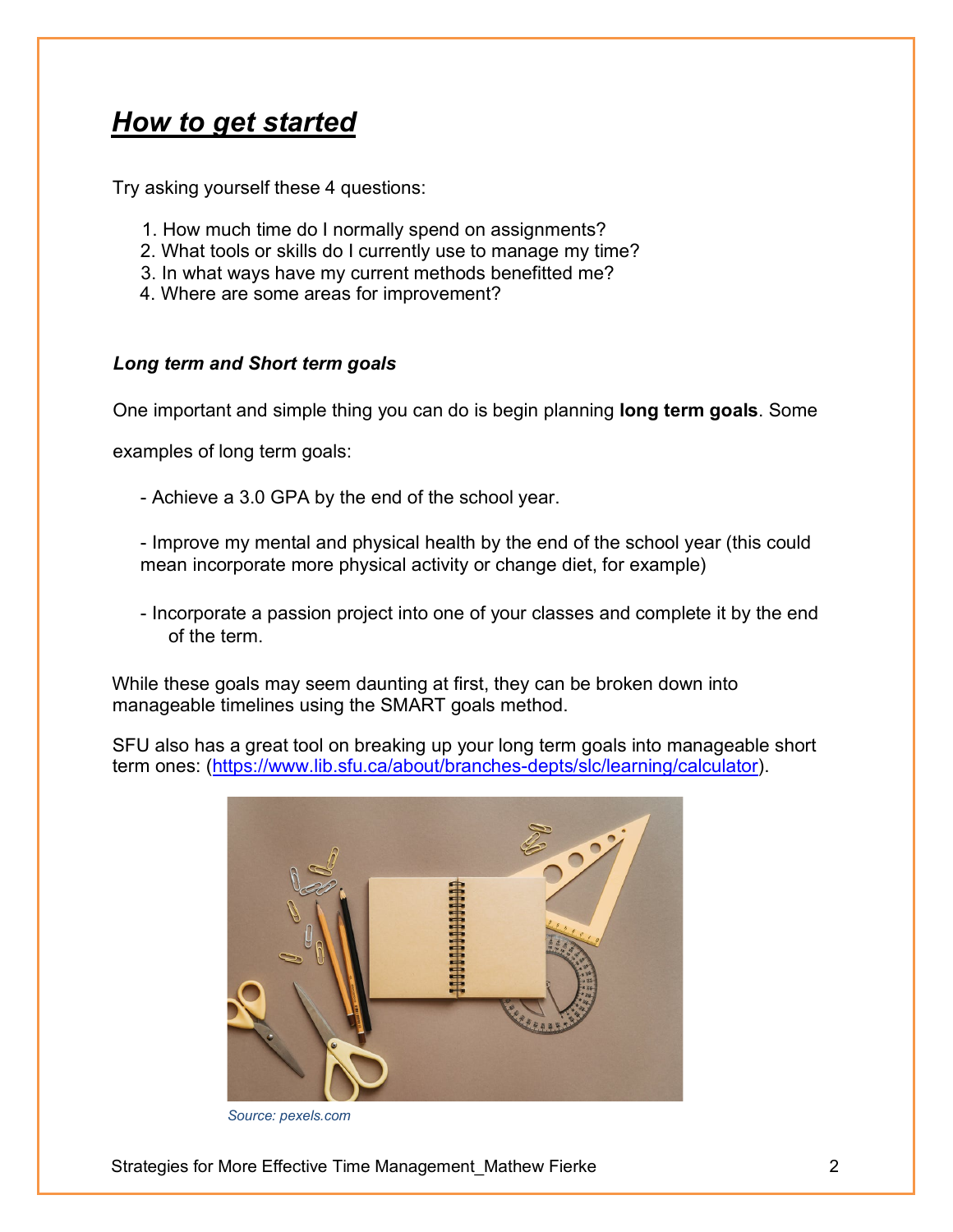## *Breaking down big goals into smaller ones.*

If, for example, you were assigned an essay on October 30th and given 1 month to write it, your **long term** goal could look like this:

#### **Complete an essay on time and achieve a grade of at least 75%.**

Your **short term goals** to achieve the long term one could look like this:

- 1. Review the assignment outline and ask the instructor any questions you have by November 2nd.
- 2. By November 6th, do your research
- 3. By November 9th write your outline,
- 4. By November 13th, write your first draft.
- 5. By November 16th have a peer at the writing centre review your draft
- 6. By November 20th, implement any pertinent feedback
- 7. By November 26th, proofread the essay and finish references list
- 8. On November 27th, submit the essay!
- This is of course only one example and each plan will look different

based on learning styles and assignment requirements but **it can be** 

#### **applied to almost any assignment type!**



*Source: pexels.com*